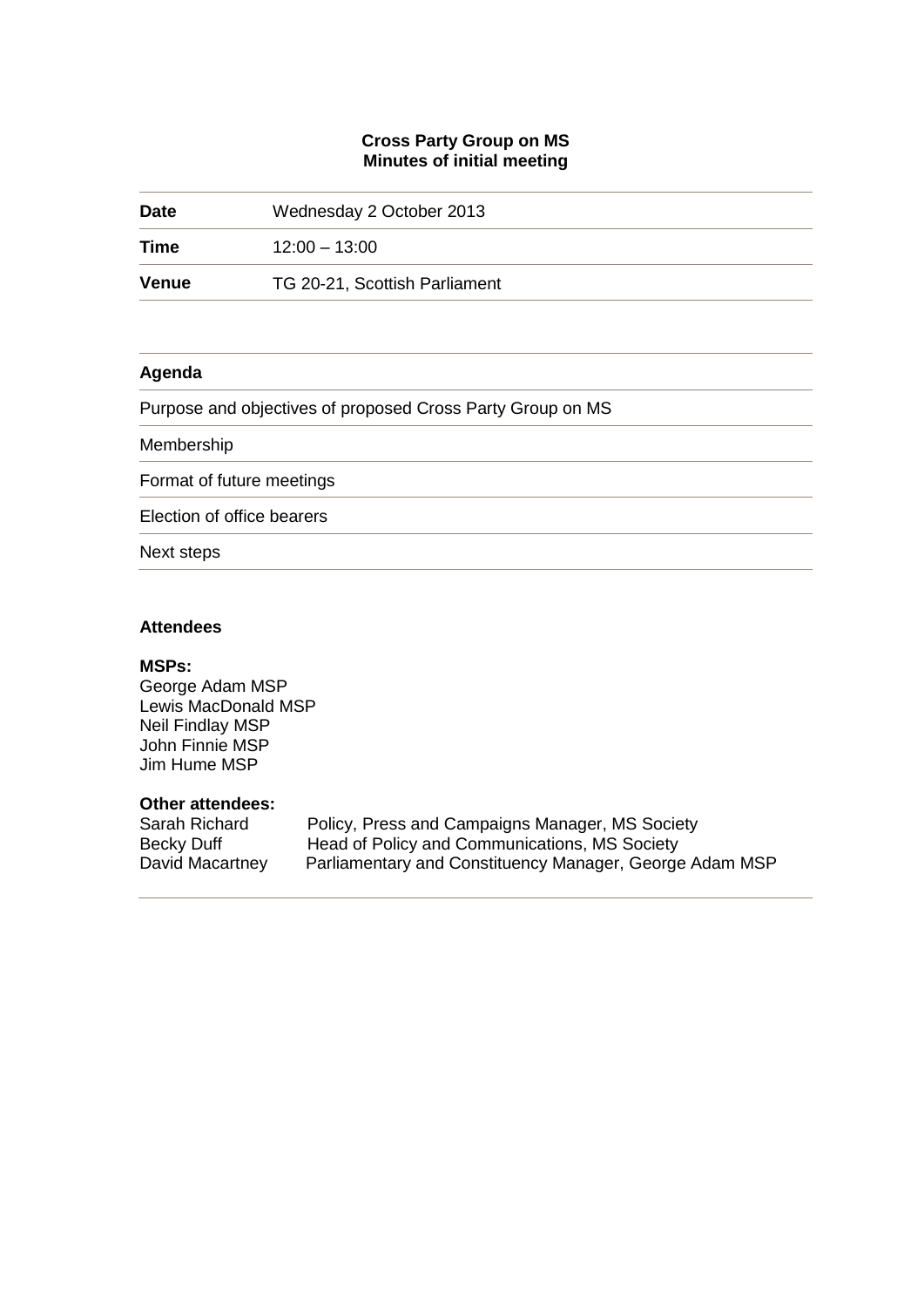# **1 Purpose and objectives of proposed Cross Party Group on MS**

George Adam MSP welcomed the members who had all expressed an interest in setting up the Group. He proposed that the objectives of the CPG are to:

- Ensure the voices of people affected by MS are heard in the Scottish Parliament
- Develop and implement a focused action plan on key areas of concern, including:
	- o Financial security and welfare
	- o Healthcare standards
	- o Access to MS treatments
	- o Support for unpaid carers
	- o Social care provision
- Work with other CPGs and Committees on areas of shared interest (e.g. CPG on Carers, CPG on Disability, Health and Sport Committee, Welfare Reform Committee)
- Monitor and influence relevant legislation to ensure that it reflects the needs of people affected by MS

Members agreed to these objectives.

### **2 Membership**

Should the Group be established by the Committee it was proposed and agreed to invite broad stakeholder membership from:

- Cross Party MSPs
- Health and Social Care Professionals
- Voluntary sector organisations with a focus on MS
- People affected by MS
- Others with an interest and expertise in MS
- Pharmaceutical industry representatives. It was proposed and agreed to invite the two industry interest groups: the Association for the British Pharmaceutical Industry (ABPI) and the Ethical Medicines Industry Group (EMIG) to nominate up to two members each to represent the umbrella groups, and to avoid the risk of members attending to represent individual company interests.

### **3 Format of future meetings**

It was proposed and agreed that:

- Meetings would take place quarterly
- Meetings would focus on specific topics agreed by members and to time with agreed priorities and relevant Parliamentary business.
- There would be opportunities to hear from expert speakers at meetings
- CPG members would have opportunity in between meetings to visit specialist treatment and research centres and meet local constituents affected by MS.

### **4 Election of Office Bearers**

George Adam MSP was nominated and elected as Convener.